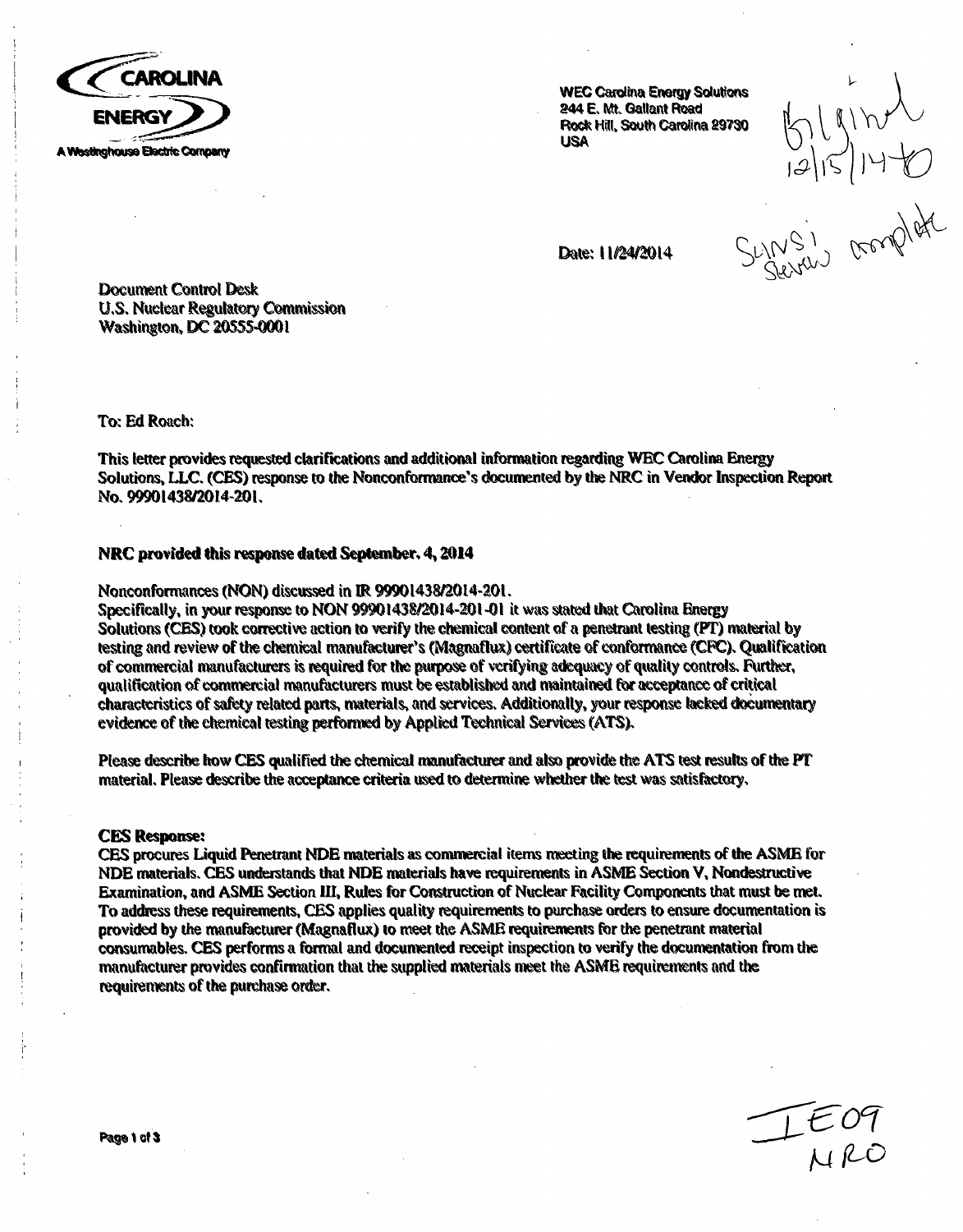- CES considers the following as the basis for use of the NDE materials as commercial grade:<br>1) Evidence that the chemical manufacturer (Magnaflux) has an audited process that confirms quality<br>controls are in place.
	- 2) The manufacturer **has** demonstrated by testing that the chemicals meet the ASME requirements 3) The materials have been used historically as an industry standard
	-
	- 4) The **CES** NDE procedures have been demonstrated and approved by the AN! utilizing the manufacturer's NDE materials
	- 5) **CES** applies a formal receipt inspection within the QA process which verifies materials meet the ASME requirements and is documented as such on the manufacturer's Certificate of Certification.
	- 6) CES has no knowledge of any OE where the NDE chemicals have had any detrimental effect on materials or components in the industry.<br>
	7) The ASME survey, the ANIS audits, the NUPIC audits to approve the CES QA Programs an
	- Procedures have never identified any issue with the purchase of **NDE** materials nor questioned the use as a commercial grade product
	- 8) CES has not had any formal requests in Purchase Orders from our customers identifying this as a requitement to provide **NDE** materials as Safety Related

#### Requested Response for ATS application to CES Approved Suppliers List

ATS (Applied Technical Services) was approved for use on Carolina Energy Solutions Approved Suppliers List as follows:

- **1)** ATS is an approved, qualified supplier, ATS was approved as a **CES** Approved Supplier through the NIAC processes per the procedures within the **CES** QA Program. (NIAC Audit 19045, **CES** Audit V14- **03)**
- 2) The audit and audit team personnel were evaluated per the requirements defined in the **CES** QA Program.
- 3) **CES** maintains ATS as an approved supplier through vendor evaluations in acordance with the **CES** QA program.

The chemical testing performed by ATS was intended and verified to meet customer (Westinghouse)<br>specification APP-GW-VLR-002 for non-product and prohibited materials on AP1000 components (which the<br>chemical test report sta

If you have any questions or would like to discuss this response, please call me at (847)-990-7525

Respectfully,

**Charles Ginn<br>Manager, Quality Assurance** WEC Carolina Energy Solutions, **LLC** 244 **E** Mt, Gallant Rd,, Rock Hill, SC. **29T70** PHONE, USBS PRO TIMIG, 1047*539*-63<br>Amazon - 847*-656-6*13 Mobile: 847-656-6139<br>Email: ginncd@westinghouse.com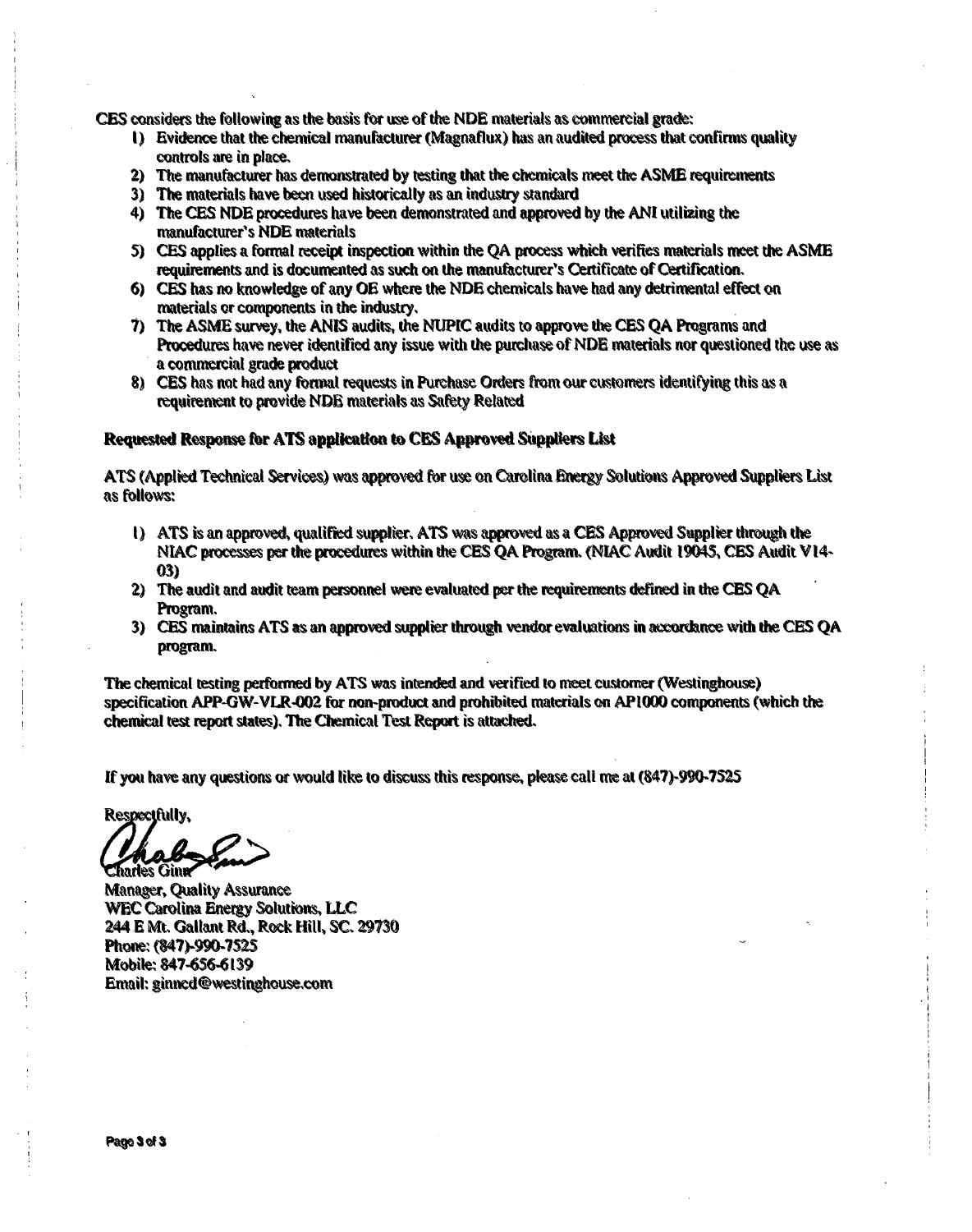

# APPLIED TECHNICAL SERVICES, INCORPORATED

1049 Triad Court, Marietta, Georgia 30062 · (770) 423-1400 Fax (770) 424-6415

| <b>CHEMICAL TEST REPORT</b>                                                                                                                                |                         |                                    |              |                |                 |              |                          |  |  |
|------------------------------------------------------------------------------------------------------------------------------------------------------------|-------------------------|------------------------------------|--------------|----------------|-----------------|--------------|--------------------------|--|--|
| <b>Ref. C216269N</b>                                                                                                                                       |                         | <b>Date</b> May 28, 2014           |              |                |                 | Page 1<br>of | $\blacksquare$           |  |  |
| Carolina Energy Solutions, 244 E Mount Gallant Rd., Rock Hill, SC 29730-8993<br><b>Customer:</b><br><b>Attention: Thomas Franchuk</b>                      |                         |                                    |              |                |                 |              |                          |  |  |
| 4500641116<br>Part #/Name:<br><b>Purchase Order #:</b>                                                                                                     |                         |                                    |              |                |                 |              |                          |  |  |
| See Below (Wipe Samples)<br>Surface material contaminants obtained with wipe clothes                                                                       |                         |                                    |              |                |                 |              |                          |  |  |
| <b>Material Designation:</b><br>Analyzed in accordance with ATS QA Manual, Rev. 11, dated 3/1/2014.                                                        |                         |                                    |              |                |                 |              |                          |  |  |
| <b>Special Requirement:</b><br>Analyzed by ICP-atomic emission (ASTM E1479-99(2011)) and ion chromatography<br>Lab Comment:<br>techniques (ASTM D4327-11). |                         |                                    |              |                |                 |              |                          |  |  |
| <b>Test Results</b>                                                                                                                                        |                         |                                    |              |                |                 |              |                          |  |  |
|                                                                                                                                                            |                         | Composition: total micrograms (µg) |              |                |                 |              |                          |  |  |
| <b>Identification</b>                                                                                                                                      | CI                      | F                                  | S            | Z <sub>n</sub> | Hg              | As           | PЬ                       |  |  |
| Alloy or<br>Spec. Req.                                                                                                                                     | (1)                     | (1)                                | (1)          | (1)            | (1)             | (1)          | (1)                      |  |  |
| Lot 8041.<br>100913 Control                                                                                                                                | $\overline{\mathbf{3}}$ | $\triangleleft$                    | $\leq 10$    | $\leq 10$      | $\mathbf{C}$    | $\leq 10$    | $\mathbf{\triangleleft}$ |  |  |
| Lot 8041,<br>100913, 4401705-01                                                                                                                            | 25                      | $\triangleleft$                    | $\mathbf{1}$ | $\leq 10$      | $\mathbf{C}$    | $\leq 10$    | $\mathbf{Q}$             |  |  |
| Lot 8041,<br>100913, 4401705-02                                                                                                                            | 17                      | $\leq$                             | $\leq 10$    | $\leq$ 10      | $\triangleleft$ | < 10         | $\mathbf{C}$             |  |  |
|                                                                                                                                                            |                         |                                    |              |                |                 |              |                          |  |  |
|                                                                                                                                                            |                         |                                    |              |                |                 |              |                          |  |  |
|                                                                                                                                                            |                         |                                    |              |                |                 |              |                          |  |  |
|                                                                                                                                                            |                         |                                    |              |                |                 |              |                          |  |  |

(1) None Supplied

**ISO** 9001

Prepared by: Kelly 1 Lawson Kelly L. Lawson **Technician** Approved by: W. M. Katter **Senior Chemist** 

This report may not be reproduced except in full without the written approval of ATS. This report represents interpretation of the results obtained from the test specimen and is not to be construed as a guarantee or warranty of the exmittion of the entire material lot. If the method used is a customer provided the test specimen and is not to be construed as a guarantee or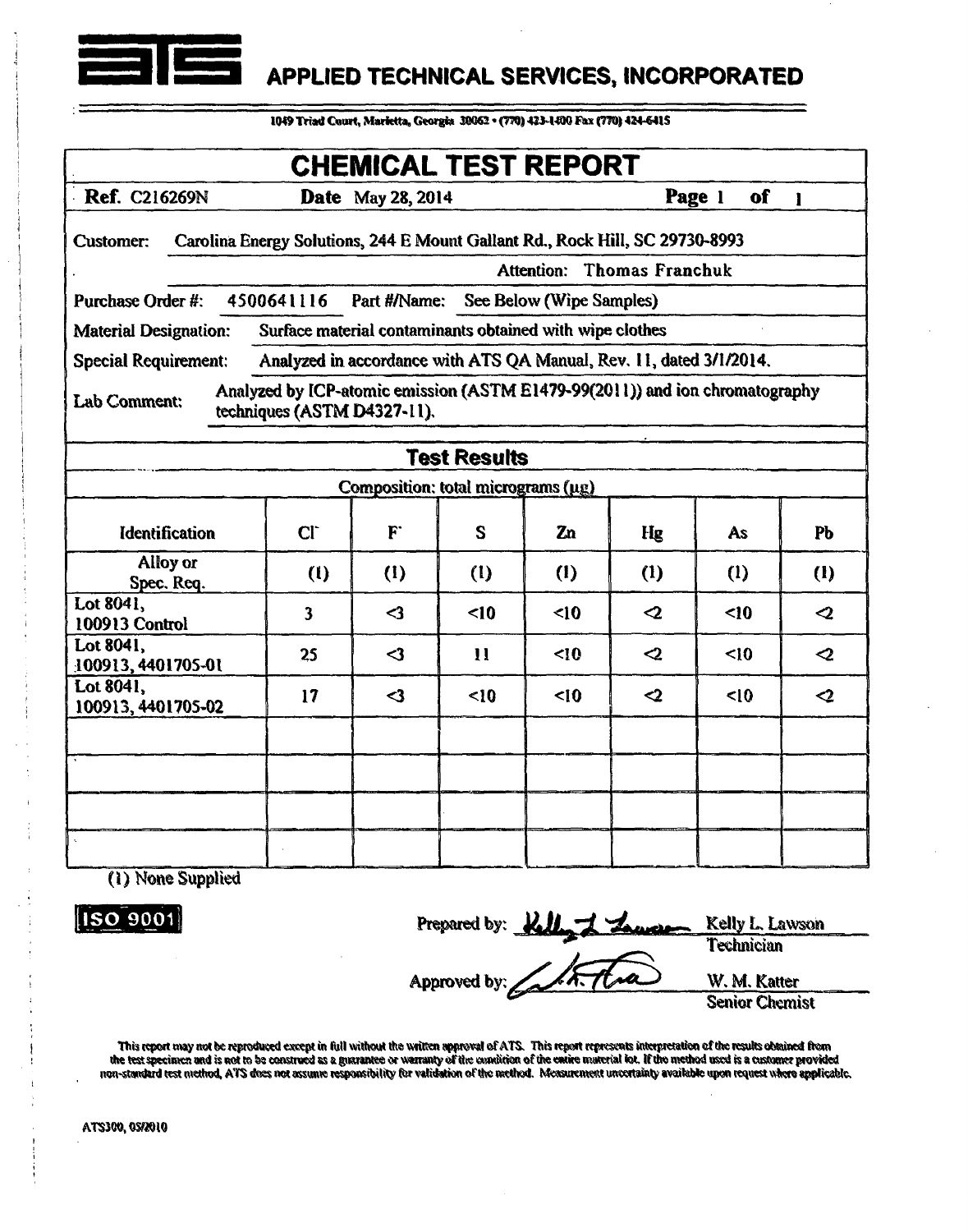

### **I** f APPLIED **TECHNICAL SERVICES,** INCORPORATED

1049 Triad Court, Marietta, Georgia 30062 · (770) 423-1400 Fax (770) 424-6415

| <b>CHEMICAL TEST REPORT</b>                                                                                                                                                        |       |              |                   |         |              |                                             |  |  |  |
|------------------------------------------------------------------------------------------------------------------------------------------------------------------------------------|-------|--------------|-------------------|---------|--------------|---------------------------------------------|--|--|--|
| Ref. C216269-1N                                                                                                                                                                    |       |              | Date May 28, 2014 |         |              | <b>of</b><br>$\mathbf{I}$<br>$\overline{2}$ |  |  |  |
| Carolina Energy Solutions, 244 E Mount Gallant Rd., Rock Hill, SC 29730-8993<br><b>Customer:</b>                                                                                   |       |              |                   |         |              |                                             |  |  |  |
| Attention: Thomas Franchuk                                                                                                                                                         |       |              |                   |         |              |                                             |  |  |  |
| 4500641116<br>Part #/Name: See Below (Magnaflux Chemicals)<br>Purchase Order #:                                                                                                    |       |              |                   |         |              |                                             |  |  |  |
| Analyzed on a from can-liquid-weight basis<br><b>Material Designation:</b>                                                                                                         |       |              |                   |         |              |                                             |  |  |  |
| Analyzed in accordance with ATS QA Manual, Rev. 11, dated 3/1/2014.<br><b>Special Requirement:</b>                                                                                 |       |              |                   |         |              |                                             |  |  |  |
| Analyzed by ICP-atomic emission (ASTM E1479-99(2011)) and ion selective electrode<br>Lab Comment:<br>chemistry (ASTM D1179-10). ASTM D808-11 and ASTM D129-13 used as prep guides. |       |              |                   |         |              |                                             |  |  |  |
|                                                                                                                                                                                    |       |              |                   |         |              |                                             |  |  |  |
| <b>Test Results</b>                                                                                                                                                                |       |              |                   |         |              |                                             |  |  |  |
| Composition: parts per million (mg/kg)                                                                                                                                             |       |              |                   |         |              |                                             |  |  |  |
| Identification                                                                                                                                                                     | S     | $\alpha$     | Br                | ľ       | F            | <b>Total Halogens</b>                       |  |  |  |
| Alloy or<br>Spec. Req.                                                                                                                                                             | (1)   | $\mathbf{u}$ |                   |         | (1)          |                                             |  |  |  |
| Penetrant SKL SP2, 13E14K                                                                                                                                                          | 9     | $<$ 40       | < 8               | < 8     | 7            | $\leq 63$                                   |  |  |  |
| Penetrant SKL SP2, 12G13K                                                                                                                                                          | 24    | $<$ 40       | $\ll 8$           | <8      | $\mathbf{u}$ | $\leq 67$                                   |  |  |  |
| Cleaner SKC-S, 13M01K                                                                                                                                                              | 10    | $38$         | $\ll 8$           | $\ll 8$ | 8            | $\leq 62$                                   |  |  |  |
| Cleaner SKC-S, 13F01K                                                                                                                                                              | <8    | <40          | <8                | <8      | 10           | ≤66                                         |  |  |  |
| Developer SKD-S2 13D18K                                                                                                                                                            | <8    | <40          | <8                | <8      | 14           | $\leq 70$                                   |  |  |  |
| Developer SKD-S2 13G07K                                                                                                                                                            | $\ll$ | $<$ 38       | $\ll 8$           | <8      | 14           | $\leq 68$                                   |  |  |  |
|                                                                                                                                                                                    |       |              |                   |         |              |                                             |  |  |  |

(I) Meets APP-GW-Vt.R-002, Reference **I I** Chemical Requirements (Supplied)

**ISO 9001** Prepared by: **All 2 2 Manual** Kelly L. Lawson **Technician** Approved by:  $\sqrt{M_{\star} + \omega}$  M. M. Katter Senior Chemist

fthis report may not be reproduced except in flul without the written approval of ATS. This report represents interpretation of the results obtained mano flulo mano be constructed by a customer provided by a customer provi